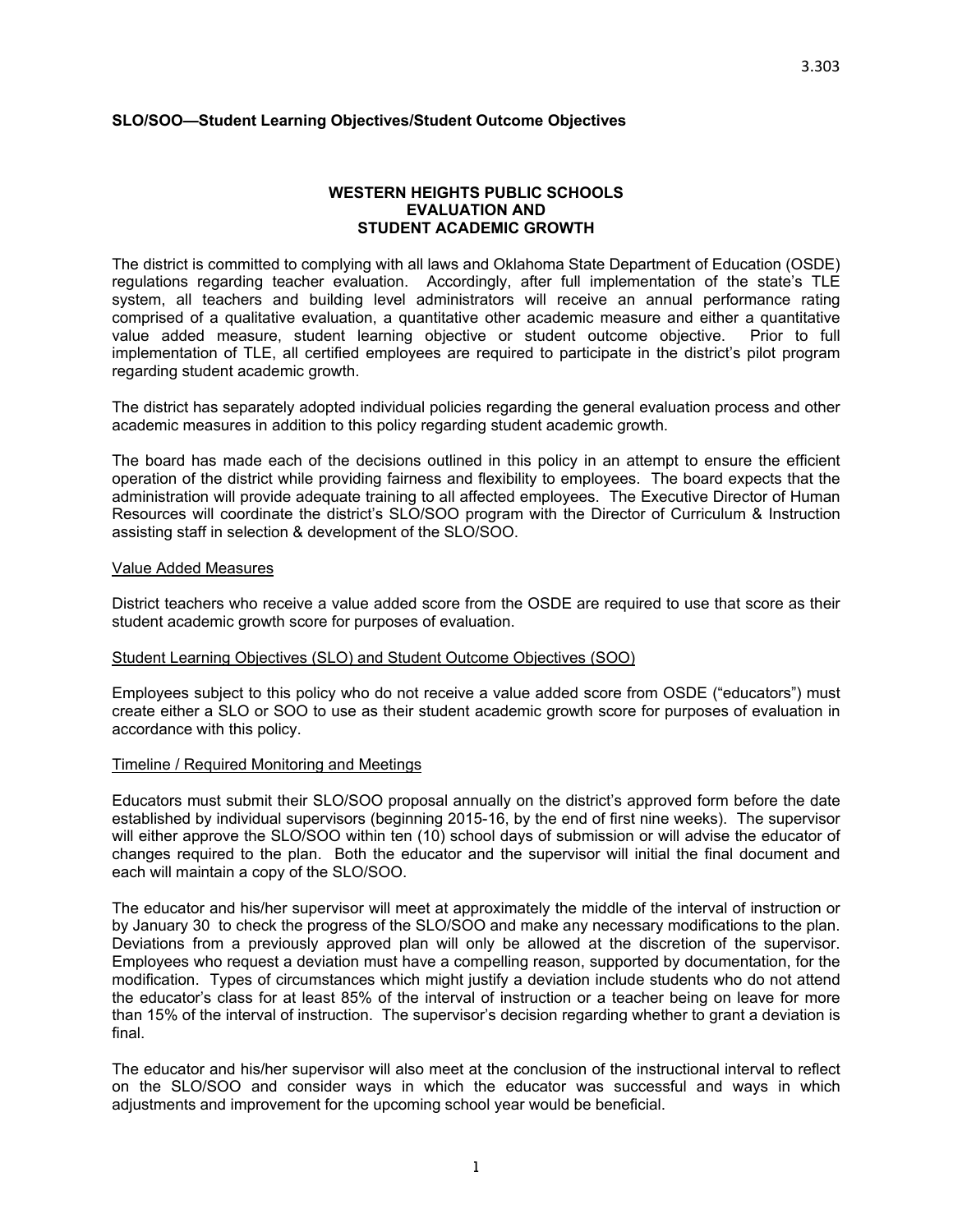All meetings required by this policy may be conducted in conjunction with another meeting at the discretion of the supervisor.

### SLO/SOO Plan Development

Because of the time involved in creating, reviewing and monitoring these plans, educators will be limited to one (1) SLO/SOO per year. All educators must submit an individual SLO/SOO, although the board encourages educators to collaborate to write SLOs/SOOs which are similar within departments. All SLO/SOO plans will be approved by the educator's direct supervisor. The supervisor has final authority regarding all aspects of the plan.

SLOs/SOOs must meet each of the following guidelines:

- Require rigorous but attainable student growth.
- Demonstrate student academic growth impacted by the educator in order to provide actionable feedback.
- Include an interval of instruction which is either one (1) semester or one (1) school year, depending on the assessment chosen.
- Comply with the district's quality checklist.
- Focus on essential skills and course content rather than all state standards covered in the class (SLOs only).
- Be implemented at the course level, if possible. If a course level plan is not possible, the plan must be a class level plan and if a class level plan is not possible, be a tiered plan.
- Answer the following questions:
	- What are the most important knowledge/skill(s) I want my students to attain by the end of the interval of instruction?
	- Where are my students now (at the beginning of instruction) with respect to the objective?
	- Based on what I know about my students, where do I expect them to be by the end of the interval of instruction?
	- How will they demonstrate their knowledge/skill(s) at the end of the interval of instruction?

### Data Collection and Storage

All SLO/SOO plans must use appropriate baseline / trend data collected from either formal assessments, performance tasks graded with a rubric, portfolios, or cumulative projects. The SLO/SOO form will be stored electronically on the OKTLE software. School-level teams will annually approve the growth targets according to grade levels and subject areas.

### Scoring

Educators are expected to score their plans with their supervisor at the summative evaluation conference. The score will be based on the SLO scoring table.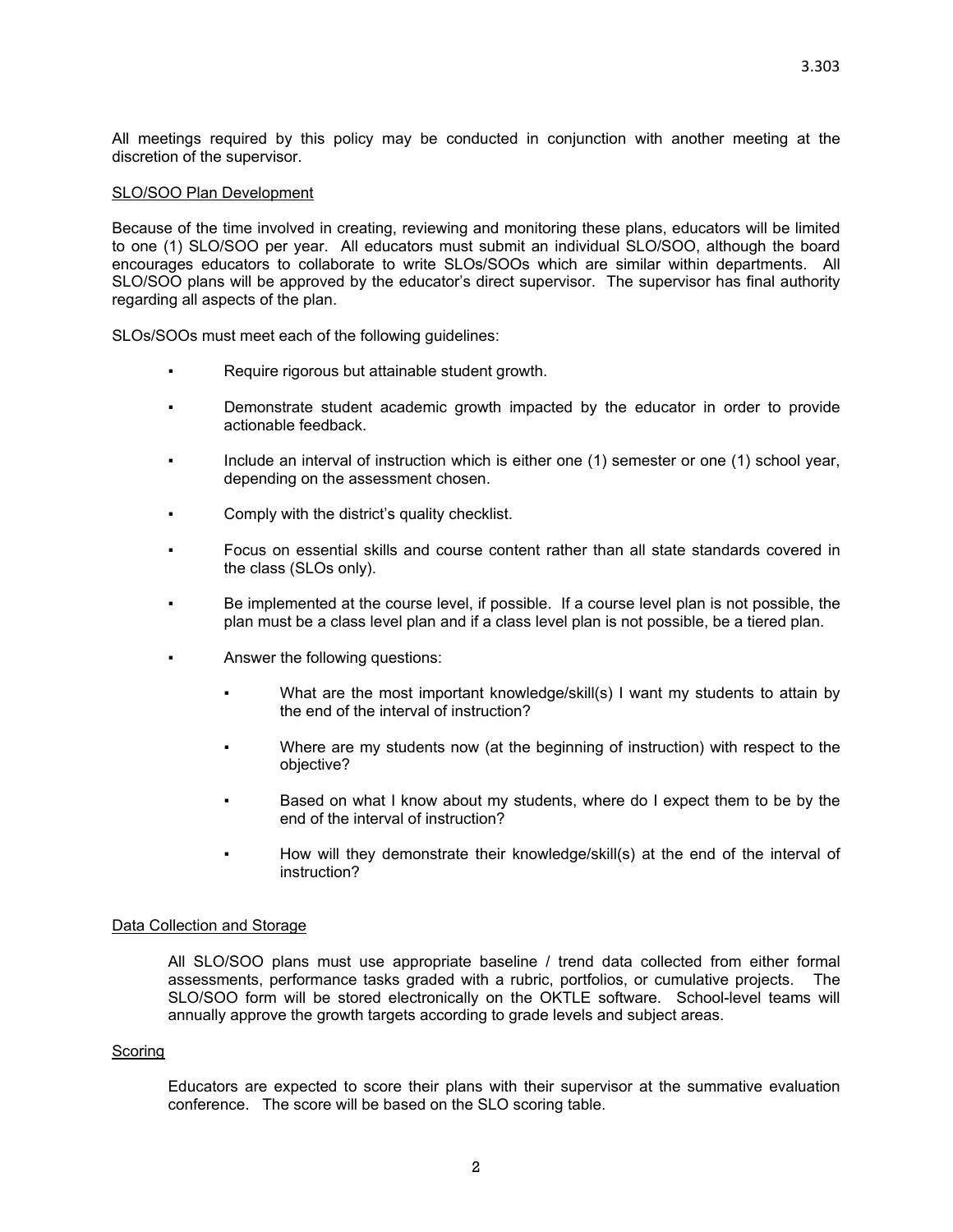Examples of assessments/evidence for data include but are not limited to: Performance Series District Benchmark testing STAR Reading tests DIBELS WIDA HELP Math

Adopted: 12-08-2014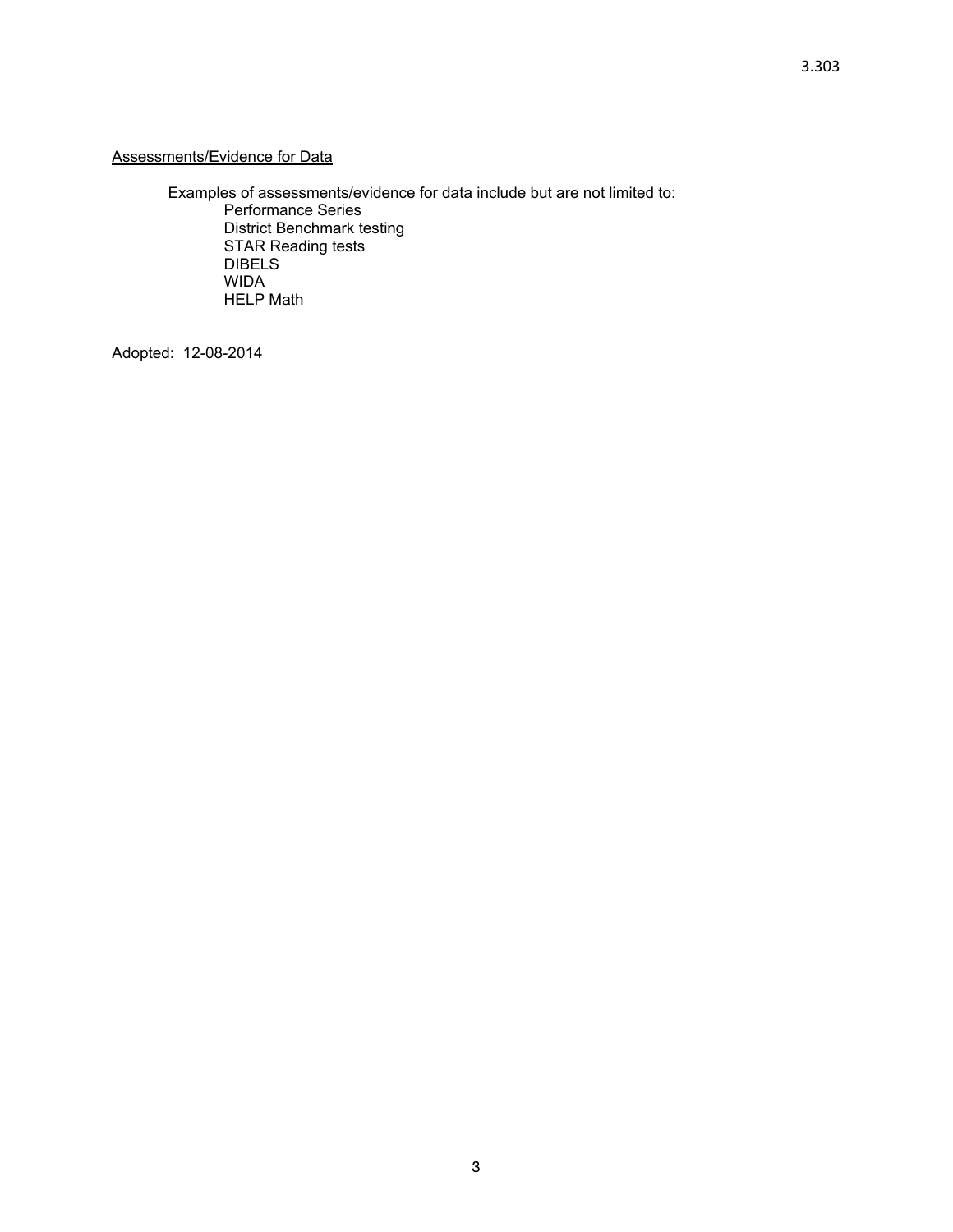# **Quality Checklist – Student Learning Objectives**

|                  | What are the most important<br>knowledge and skills I want my<br>student to attain by the end of<br>the interval of instruction?                                                                                |                                                                           | Where are my students now (at<br>the beginning of instruction)<br>with respect to the objective?                                                         |                                                                                                                    | How will students demonstrate<br>their knowledge and skills at<br>the end of the interval of<br>instruction?                                                                 | Based on what I know about<br>my students, where do I expect<br>them to be by the end of the<br>interval of instruction? |                                                                                                                                                     |
|------------------|-----------------------------------------------------------------------------------------------------------------------------------------------------------------------------------------------------------------|---------------------------------------------------------------------------|----------------------------------------------------------------------------------------------------------------------------------------------------------|--------------------------------------------------------------------------------------------------------------------|------------------------------------------------------------------------------------------------------------------------------------------------------------------------------|--------------------------------------------------------------------------------------------------------------------------|-----------------------------------------------------------------------------------------------------------------------------------------------------|
|                  | Focus /<br><b>Content</b>                                                                                                                                                                                       | Interval of<br><b>Instruction</b>                                         | <b>Student</b><br><b>Population</b>                                                                                                                      | Baseline /<br><b>Trend Data</b>                                                                                    | Assessment(s) / Evidence                                                                                                                                                     | <b>Growth</b><br><b>Targets</b>                                                                                          | <b>Rationale</b><br>for Targets                                                                                                                     |
| <b>Required</b>  | Identifies<br>relevant.<br>available<br>standards<br>(state,<br>national, or<br>professional)<br>Clarifies the<br>content that<br>the SLO will<br>cover                                                         | Matches the<br>length of the<br>course (e.g.<br>semester or<br>full year) | Identifies<br>students<br>included in the<br><b>SLO</b><br><b>Identifies</b><br>contextual<br>factors that<br>may affect<br>individual<br>student growth | Identifies<br>sources of<br>information<br><b>Describes</b><br>skills and<br>knowledge of<br>student<br>population | Identifies assessment(s) or<br>evidence aligned to the course<br>content of the SLO<br>Describes assessment(s) or<br>evidence that will be used to<br>measure student growth | Ensures all<br>students in the<br>SLO have a<br>rigorous and<br>attainable<br>growth target                              | Explains how<br>the growth<br>target was<br>developed<br>Explains why<br>the growth<br>target is<br>appropriate<br>for the<br>student<br>population |
| <b>Preferred</b> | Describes how<br>SLO content<br>aligns with<br>relevant.<br>available<br>standards<br>(state, national,<br>or professional)<br>Specifies how<br>the SLO will<br>address the<br>most important<br>course content | <b>NA</b>                                                                 | Describes the<br>student<br>population as<br>a whole<br><b>Describes</b><br>contextual<br>factors that<br>may affect<br>individual<br>student growth     | Draws on<br>trend data, if<br>available                                                                            | Identifies assessment(s) or<br>evidence that have been<br>reviewed by content experts                                                                                        | <b>Identifies</b><br>baseline or<br>pre-<br>assessment<br>data to<br>determine<br>appropriate<br>growth                  | Incorporates<br>a variety of<br>data sources<br>that includes<br>trend data in<br>setting<br>growth<br>targets                                      |